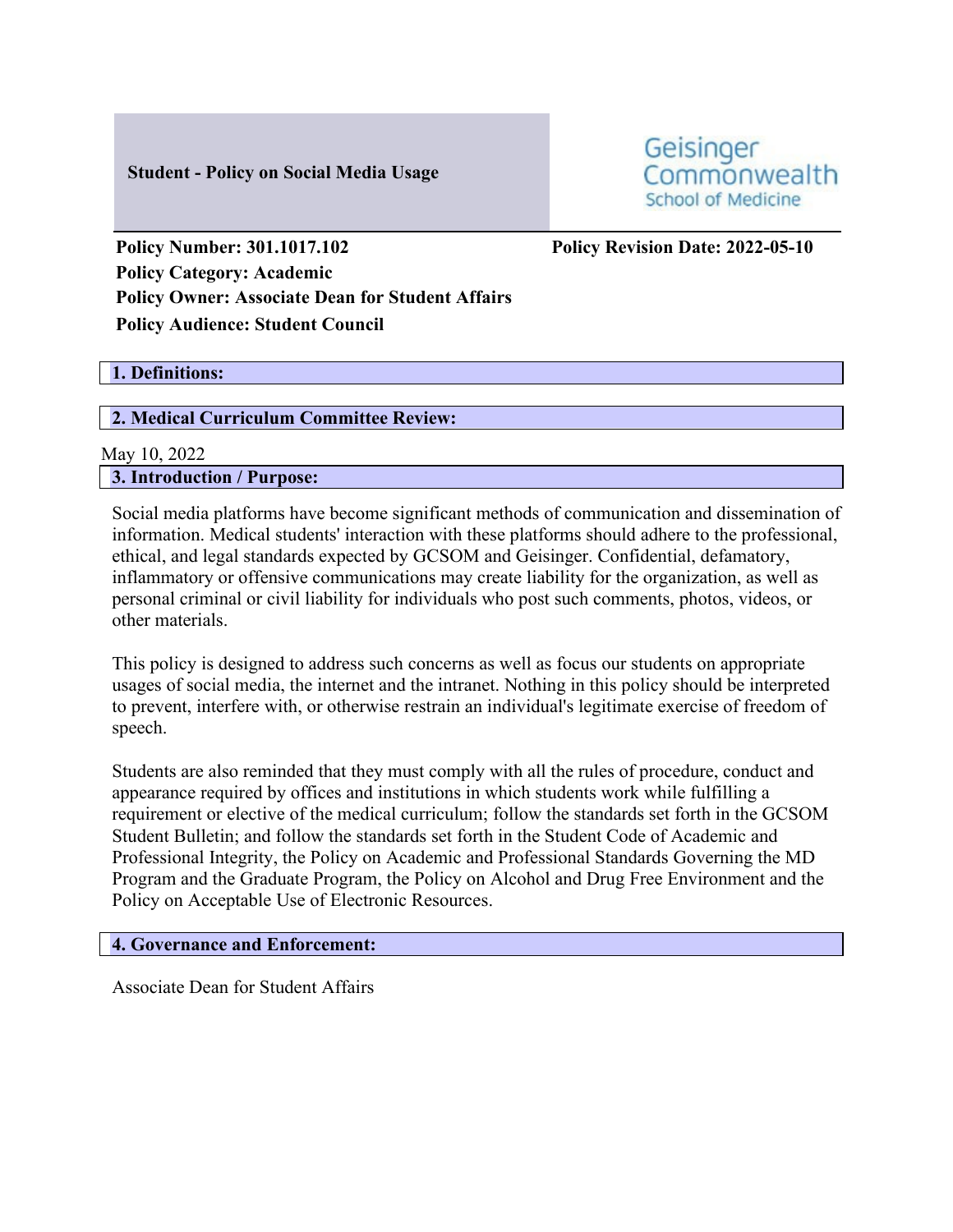#### **5. Policy:**

## **This section in no way is meant to restrict a student's First Amendment rights, however, a GCSOM student who uses social media for personal reasons should keep several concepts t in mind:**

- A. Patient and student record confidentiality still applies even at home. HIPAA, FERPA and other confidentiality statutes and regulations apply to protected patient and student information at all times.
- B. Online conversations are permanent. Do not assume that once a post is deleted, it is no longer available elsewhere.
- C. Intellectual property and other confidential business information. Geisinger retains ownership of all intellectual, proprietary and confidential business information. Geisinger ownership still adheres even if you are posting information on your own time.
- D. Be respectful.

What a student says online may reflect on GCSOM and the general public's view of GCSOM and Geisinger. Remember that if a student does not want their colleagues or school to see their comments, it is probably unwise to post them on the Internet.

- E. Unlawful, discriminatory, retaliatory and defamatory postings, both internal and external, that involve patients, students and/or other GCSOM community members or Geisinger employees may have criminal or civil implications for the author. Comments or behavior that would be inappropriate in the workplace may also be inappropriate in the context of social media. Nothing in this policy, however, should be interpreted to prevent, interfere, or otherwise restrain an individual's legitimate exercise of their rights.
- F. A students views are their own. While GCSOM understands that a student may wish to share an experience they have had at Geisinger, they must be clear in any communication that they are speaking on their own behalf and not as an agent or representative of GCSOM or Geisinger, unless expressly authorized to do so. In these circumstances, Geisinger encourages its students to include a disclaimer: "These are my personal views and not the views of Geisinger Commonwealth School of Medicine or Geisinger."
- G. Personal use of Geisinger logos. Geisinger or GCSOM logos should not be posted on any social media site without express approval of the Corporate Communications Department. However, nothing in this policy should be interpreted to prevent, interfere with, or otherwise restrain an individual's legitimate exercise of his or her rights.